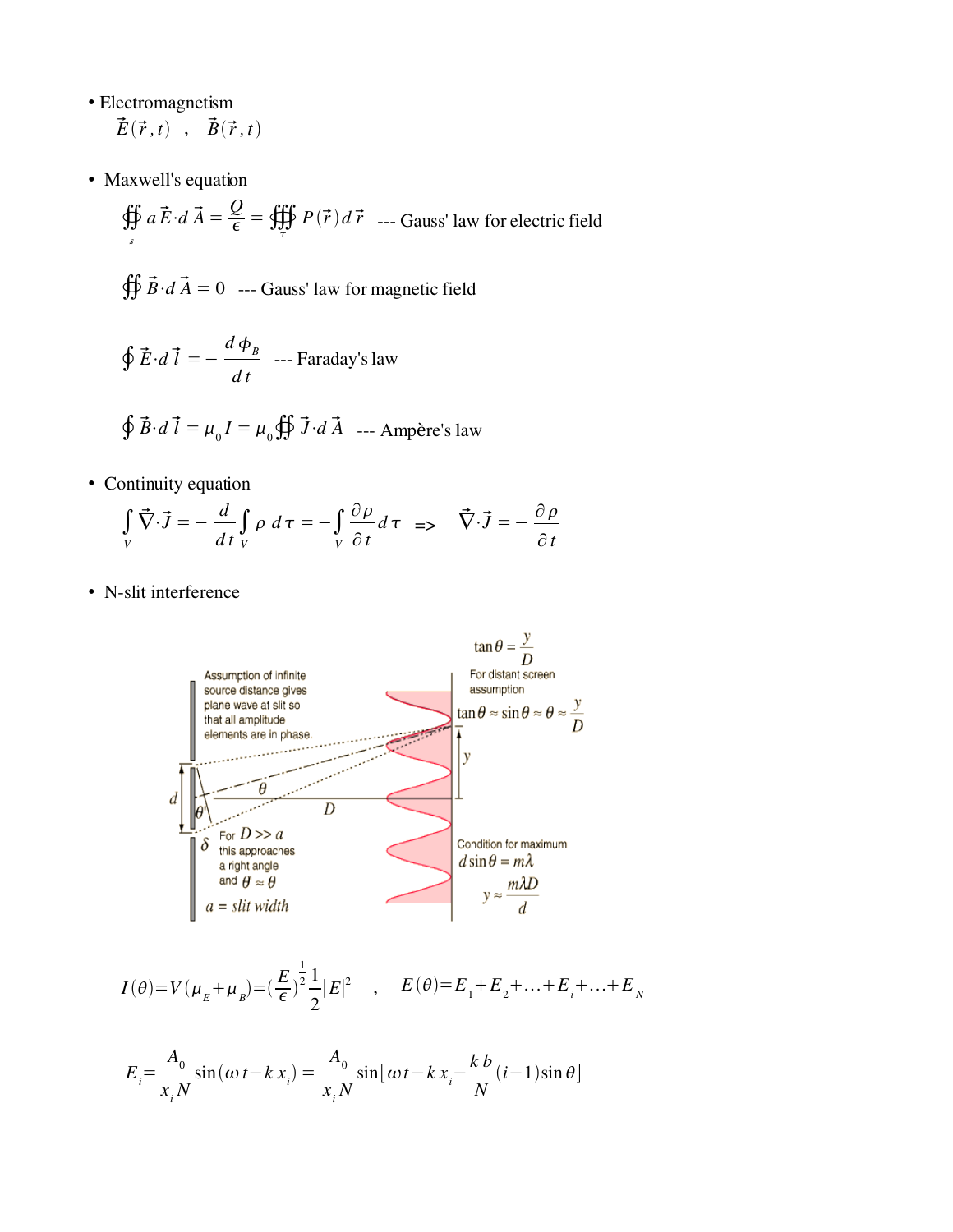$$
A_3 \sin \theta_3 = A_1 \sin \theta_1 + A_2 \sin \theta_2
$$
  
\n
$$
E(\theta) = \widehat{ab} = 2R \sin \frac{A}{2}, \quad R = \frac{\widehat{ab}}{\Delta} = \frac{A_0}{\Delta}
$$
  
\n
$$
\beta = \frac{\Delta}{2}, \quad (\frac{\sin \beta}{\beta})^2 \to max, \quad \frac{d \frac{\sin \beta}{\beta}}{d \sin \beta} = 0 \implies \tan \beta_i = \beta_i
$$
  
\n
$$
\tilde{E}_i(x_i, t) = \frac{A_0}{N x_i} e^{i(\omega t - k x_i)}
$$
  
\n
$$
\tilde{E}(\theta) = \sum_{i=1}^N \tilde{E}_i(x_i, t) = \frac{A_0}{N x_0} e^{i(\omega t - k x_i)} \underbrace{(1 + e^{\frac{-t \frac{A}{N}}{N}} + \dots + e^{\frac{-t \frac{N-1}{N}A}{N}})}_{1 - e^{\frac{-t \frac{A}{N}}{N}}}.
$$

• Field energy

electric field:  $u_E$ =  $\epsilon E^2$ 2 magnetic field:  $u_B$ =  $B<sup>2</sup>$  $2\,\mu$ 

Energy of EM-wave : U, momentum: p

$$
\implies \frac{U}{p} = c
$$

• Photoelectric effect

| particle             | wave                      |
|----------------------|---------------------------|
| photon               | <b>EM</b> wave            |
| $U = N_{\gamma} h f$ | $f, \lambda, h_{0} B_{0}$ |
| h                    | $U = p c$                 |